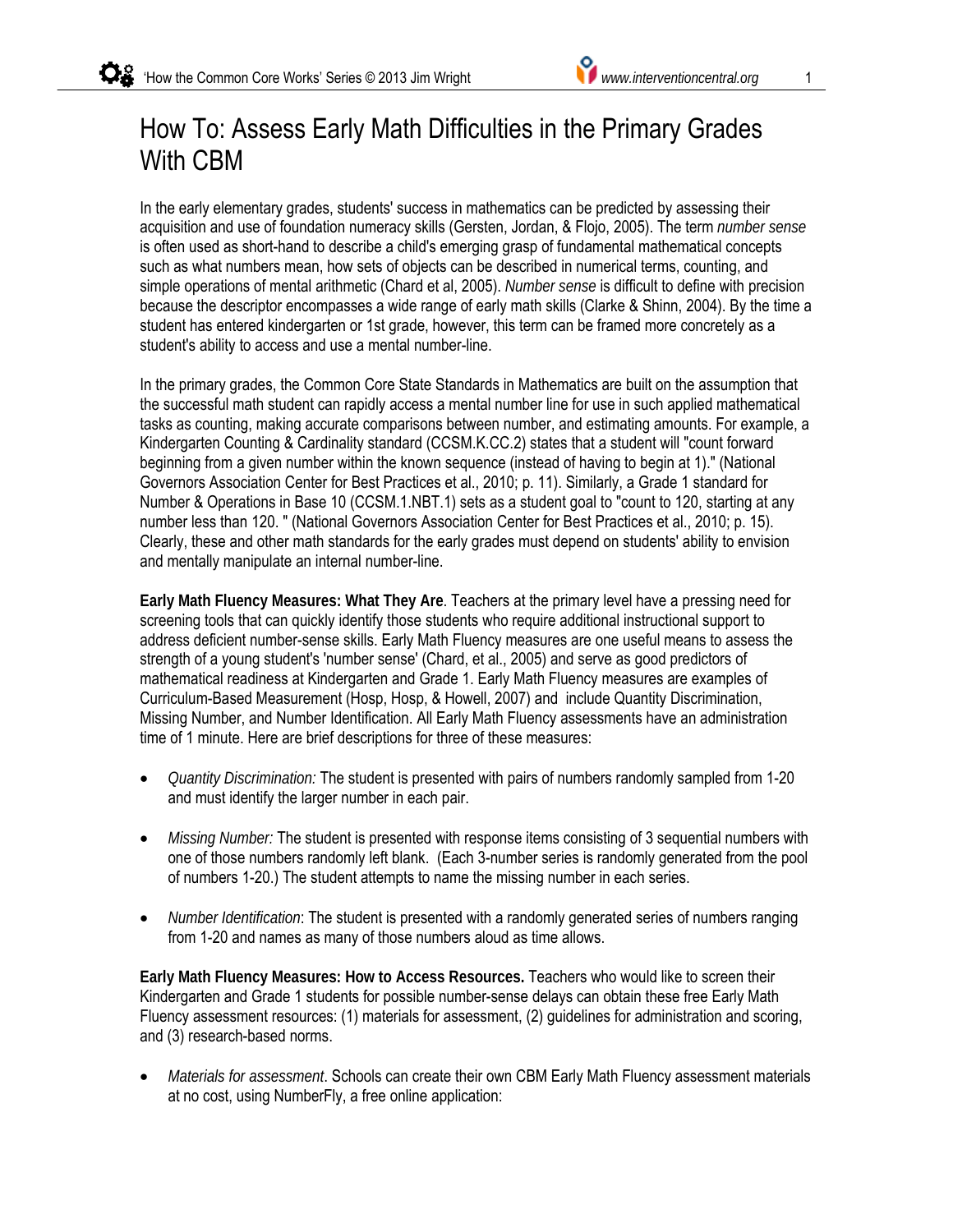*http://www.interventioncentral.org/tools/early-math-fluency-generator*

- *Guidelines for administration and scoring.* The following sets of instructions for preparing, administering, and scoring Early Math Fluency assessments appear later in this document:
	- o *Early Math Fluency/Quantity Discrimination: Guidelines for Use*
	- o *Math Fluency/Missing Number: Guidelines for Use*
	- o *Math Fluency/Number Identification: Guidelines for Use*
	- *Research-based norms.* A table, *Curriculum-Based Measurement: Early Mathematics Fluency Norms*, is included in this document. These fluency benchmarks were researched by Chard et al. (2005) and provide Fall/Winter/Spring screening norms for Quantity Discrimination, Missing Number, and Number Identification.

#### **References**

Chard, D. J., Clarke, B., Baker, S., Otterstedt, J., Braun, D., & Katz, R. (2005). Using measures of number sense to screen for difficulties in mathematics: Preliminary findings. *Assessment for Effective Intervention, 30*(3), 3-14.

Clarke, B., & Shinn, M. (2004). A preliminary investigation into the identification and development of early mathematics curriculum-based measurement. *School Psychology Review, 33*, 234–248.

Gersten, R., Jordan, N. C., & Flojo, J. R. (2005). Early identification and interventions for students with mathematics difficulties. *Journal of Learning Disabilities, 38*, 293-304.

Hosp, M.K., Hosp, J. L., & Howell, K. W. (2007). *The ABCs of CBM.* New York: Guilford.

National Governors Association Center for Best Practices & Council of Chief State School Officers. (2010). *Common core state standards for mathematics*. Washington, DC: Authors. Retrieved from http://www.corestandards.org/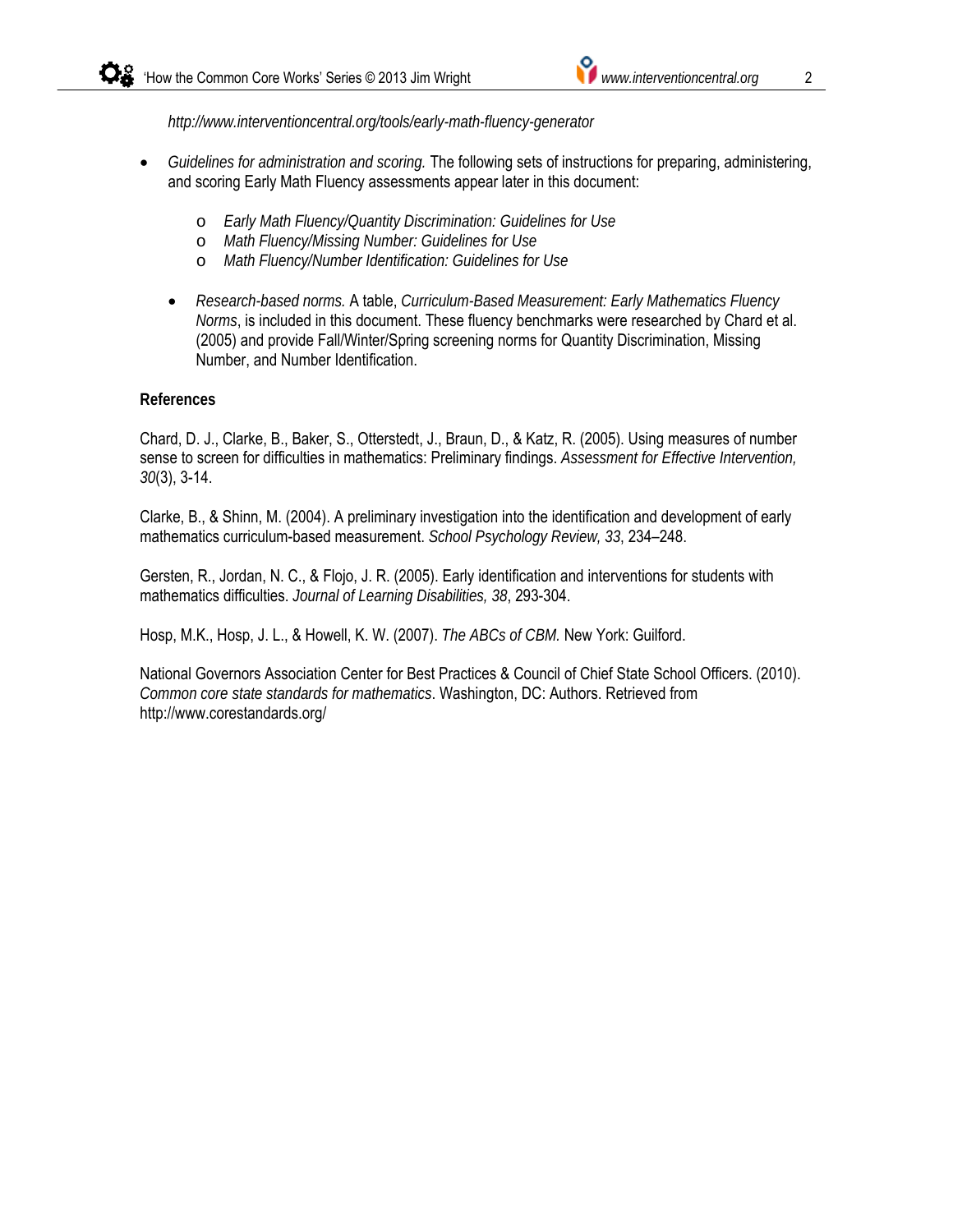# Early Math Fluency/Quantity Discrimination: Guidelines for Use

This introduction to the Quantity Discrimination probe provides information about the preparation, administration, and scoring of this Early Math CBM measure. Additionally, it offers brief guidelines for integrating this assessment into a school-wide 'Response-to-Intervention' model.

**Quantity Discrimination: Description (**Clarke & Shinn, 2004; Gersten, Jordan & Flojo, 2005) The student is given a sheet containing pairs of numbers. In each number pair, one number is larger than the other. The numbers in each pair are selected from within a predefined range (e.g., no lower than 1 and no higher than 20). During a one-minute timed assessment, the student identifies the larger number in each pair, completing as many items as possible while the examiner records any Quantity Discrimination errors.

#### **Quantity Discrimination: Preparation**

The following materials are needed to administer Quantity Discrimination (QD) Early Math CBM probes:

- Student and examiner copies of a QD assessment probe. (**Note:** Customized QD probes can be created conveniently and at no cost using Numberfly, a web-based application. Visit Numberfly at *http://www.interventioncentral.org/php/numberfly/numberfly.php*).
- A pencil, pen, or marker
- A stopwatch

**Quantity Discrimination: Directions for Administration** 

- 1. The examiner sits with the student in a quiet area without distractions. The examiner sits at a table across from the student.
- 2. The examiner says to the student:

*"The sheet on your desk has pairs of numbers. In each set, one number is bigger than the other."*

*"When I say, 'start,' tell me the name of the number that is larger in each pair. Start at the top of this page and work across the page* [demonstrate by pointing]*. Try to figure out the larger number for each example.. When you come to the end of a row, go to the next row. Are there any questions?* [Pause] *Start. "*

NOTE: If the student has difficulties with speech production, the examiner can use this alternate wording for directions: *"When I say, 'start,' point to the number that is larger in each pair"*

- 3. The examiner begins the stopwatch when the student responds aloud to the first item. If the student hesitates on a number for 3 seconds or longer on a Quantity Discrimination item, the examiner says, *"Go to the next one."* (If necessary, the examiner points to the next number as a student prompt.)
- 4. The examiner marks each Quantity Discrimination error by marking a slash (/) through the incorrect response item on the examiner form.
- 5. At the end of one minute, the examiner says, *"Stop"* and writes in a right-bracket symbol ( ] ) on the examiner form after the last item that the student had attempted when the time expired. The examiner then collects the student Quantity Discrimination sheet.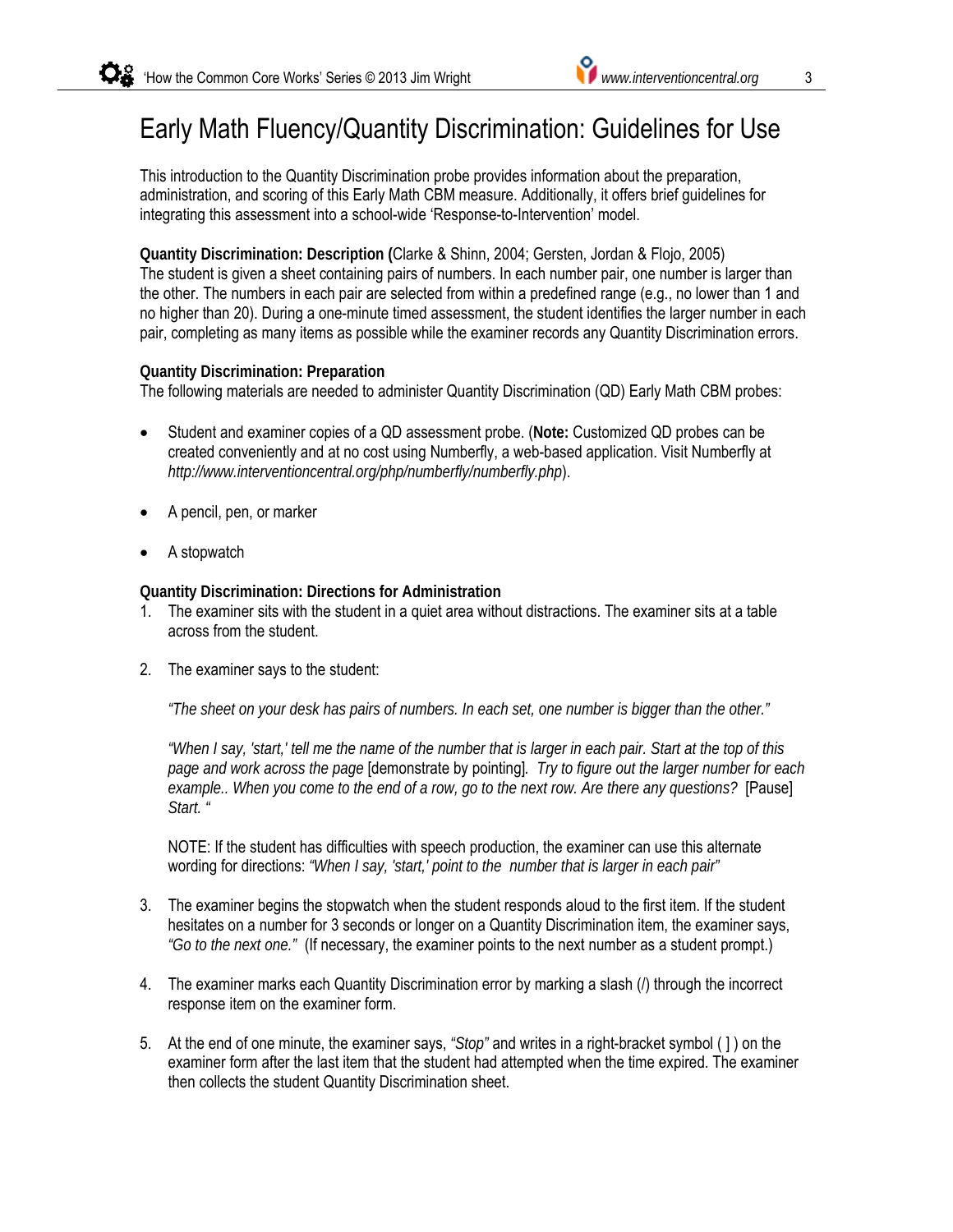6. *Initial Assessment:* If the examiner is assessing the student for the first time, the examiner administers a total of 3 QD probes during the session using the above procedures and takes the median (middle) score as the best estimate of the student's QD skills. *Progress-Monitoring:* If the examiner is monitoring student growth in QD (and has previously collected QD data), only one QD probe is given in the session.

#### **Quantity Discrimination: Directions for Practice**

If the student is not yet familiar with QD probes, the teacher can administer one or more practice assessments (using the administration guidelines above) and provide coaching and feedback as needed until assured that the student fully understands the assessment.

## **Quantity Discrimination: Scoring Guidelines**

Correct QD responses include:

- Quantity Discriminations read correctly
- Quantity Discriminations read incorrectly but corrected by the student within 3 seconds

Incorrect QD responses include:

- The student's reading the smaller number in the QD number pair
- Correct QD responses given after hesitations of 3 seconds or longer
- The student's calling out a number other than appears in the QD number pair
- Response items skipped by the student

To calculate a Quantity Discrimination fluency score, the examiner:

- 1. counts up all QD items that the student attempted to answer and
- 2. subtracts the number of QD errors from the total number attempted.
- 3. The resulting figure is the number of correct Quantity Discrimination items completed.(QD fluency score).

#### **Quantity Discrimination Probes as Part of a Response to Intervention Model**

- Universal Screening: To proactively identify children who may have deficiencies in development of foundation math concepts, or 'number sense' (Berch, 2005), schools may choose to screen all kindergarten and first grade students using Quantity Discrimination probes. Those screenings would take place in fall, winter, and spring. Students who fall below the 'cutpoint' of the  $35<sup>th</sup>$  percentile (e.g., Gersten, Jordan & Flojo, 2005).of the grade norms on the QD task would be identified as having moderate deficiencies and given additional interventions to build their 'number sense' skills.
- Tier I (Classroom-Based) Interventions: Teachers can create Quantity Discrimination probes and use them independently to track the progress of students who show modest delays in their math foundation skills.
- Tier II (Individualized) Interventions. Students with more extreme academic delays may be referred to a school-based problem-solving team, which will develop more intensive, specialized interventions to target the student's academic deficits (Wright, 2007). Quantity Discrimination probes can be used as one formative measure to track student progress with Tier II interventions to build foundation math skills.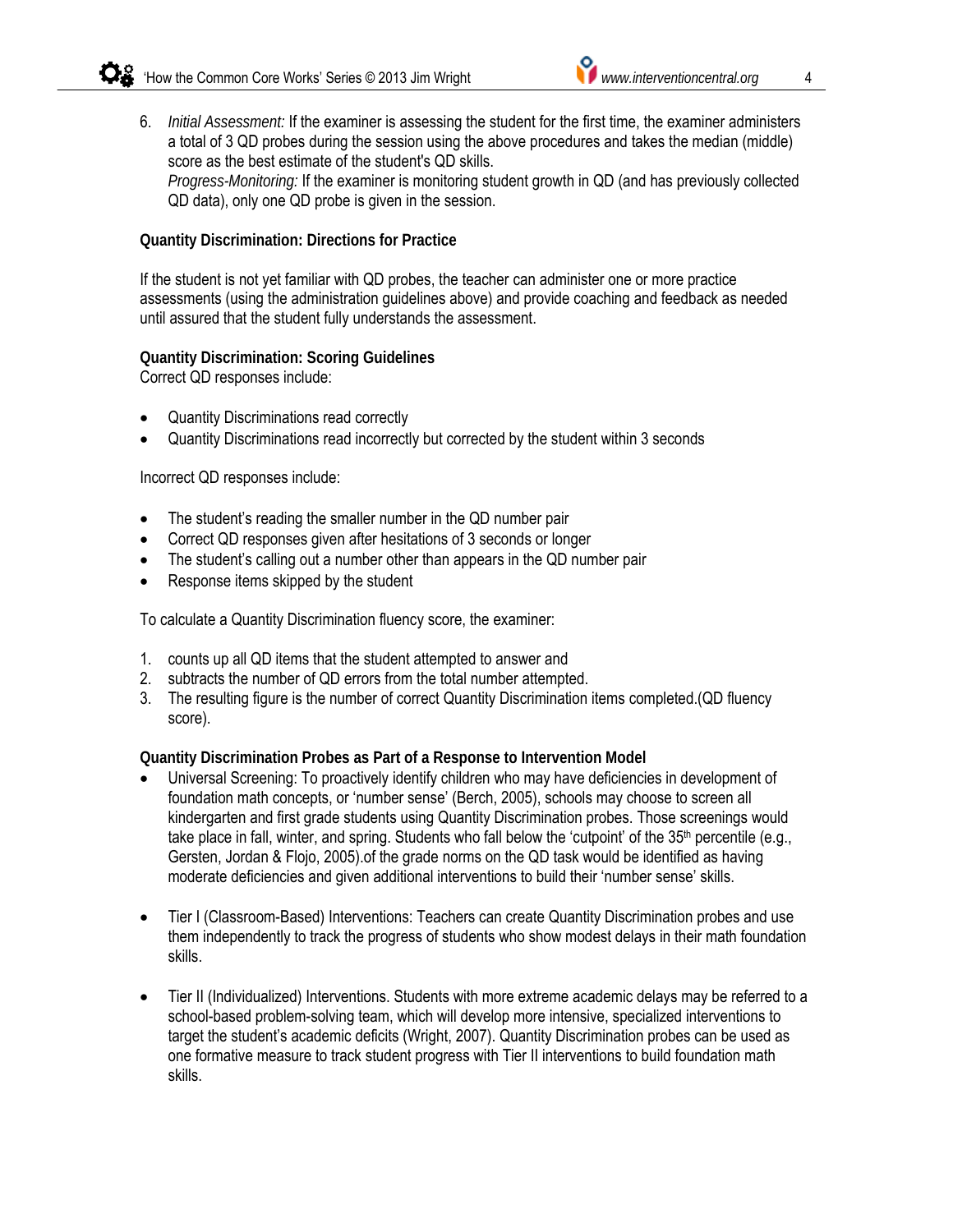

#### **Quantity Discrimination: Measurement Statistics**

| Test-Retest Reliability Correlations for Quantity Discrimination Probes |           |                       |  |  |  |  |  |
|-------------------------------------------------------------------------|-----------|-----------------------|--|--|--|--|--|
| Time Span                                                               | Reference |                       |  |  |  |  |  |
| 13-week interval                                                        | 0.85      | Clarke & Shinn (2004) |  |  |  |  |  |
| 26-week interval                                                        | 0.86      | Clarke & Shinn (2004) |  |  |  |  |  |

| Predictive Validity Correlations for Quantity Discrimination Probes |             |                                         |  |  |  |  |
|---------------------------------------------------------------------|-------------|-----------------------------------------|--|--|--|--|
| <b>Predictive Validity Measure</b>                                  | Correlation | Reference                               |  |  |  |  |
| Curriculum-Based Measurement Math                                   | 0.67        | Clarke & Shinn (2004)                   |  |  |  |  |
| Computation Fluency Probes: Grade 1 Addition &                      |             |                                         |  |  |  |  |
| Subtraction (Fall Administration of QD Probe and                    |             |                                         |  |  |  |  |
| Spring Administration of Math Computation Probe)                    |             |                                         |  |  |  |  |
| Woodcock-Johnson Tests of Achievement:                              | 0.79        | Clarke & Shinn (2004)                   |  |  |  |  |
| Applied Problems subtest (Fall Administration of                    |             |                                         |  |  |  |  |
| QD Probe and Spring Administration of WJ-ACH                        |             |                                         |  |  |  |  |
| subtest)                                                            |             |                                         |  |  |  |  |
| Number Knowledge Test                                               | 0.53        | Chard, Clarke, Baker, Otterstedt, Braun |  |  |  |  |
|                                                                     |             | & Katz.(2005) cited in Gersten, Jordan  |  |  |  |  |
|                                                                     |             | & Flojo (2005)                          |  |  |  |  |

#### **References**

Chard, D. J., Clarke, B., Baker, S., Otterstedt, J., Braun, D., & Katz, R. (2005). Using measures of number sense to screen for difficulties in mathematics: Preliminary findings. *Assessment For Effective Intervention, 30*(2), 3-14.

Clarke, B., & Shinn, M. (2004). A preliminary investigation into the identification and development of early mathematics curriculum-based measurement. *School Psychology Review, 33*, 234–248.

Gersten, R., Jordan, N.C., & Flojo, J.R. (2005). Early identification and interventions for students with mathematics difficulties. *Journal of Learning Disabilities, 38,* 293-304.

Berch, D. B. (2005). Making sense of number sense: Implications for children with mathematical disabilities. *Journal of Learning Disabilities, 38,* 333-339..

Wright, J. (2007). *The RTI toolkit: A practical guide for schools*. Port Chester, NY: National Professional Resources, Inc.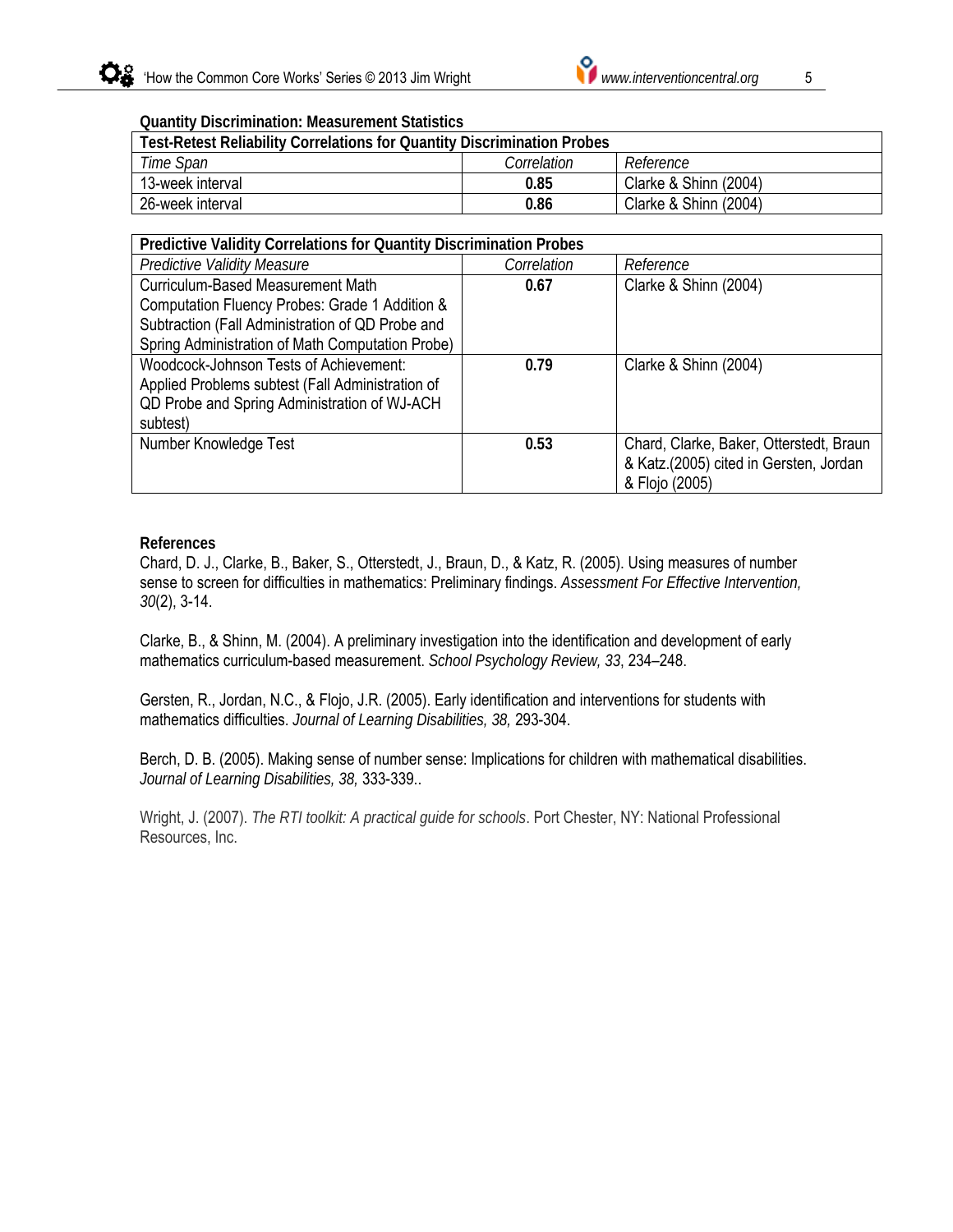# Early Math Fluency/Missing Number: Guidelines for Use

This introduction to the Missing Number probe provides information about the preparation, administration, and scoring of this Early Math CBM measure. Additionally, it offers brief guidelines for integrating this assessment into a school-wide 'Response-to-Intervention' model.

## **Missing Number: Description (**Clarke & Shinn, 2004; Gersten, Jordan & Flojo, 2005)

The student is given a sheet containing multiple number series. Each series consists of 3-4 numbers that appear in sequential order. The numbers in each short series are selected to fall within a predefined range (e.g., no lower than 1 and no higher than 20). In each series, one number is left blank (e.g., '1 2  $\pm$  4'). During a one-minute timed assessment, the student states aloud the missing number in as many response items as possible while the examiner records any Missing Number errors.

#### **Missing Number: Preparation**

The following materials are needed to administer Missing Number (MN) Early Math CBM probes:

- Student and examiner copies of a MN assessment probe. (**Note:** Customized MN probes can be created conveniently and at no cost using Numberfly, a web-based application. Visit Numberfly at *http://www.interventioncentral.org/php/numberfly/numberfly.php*).
- A pencil, pen, or marker
- A stopwatch

**Missing Number: Directions for Administration** 

- 1. The examiner sits with the student in a quiet area without distractions. The examiner sits at a table across from the student.
- 2. The examiner says to the student:

*"The sheet on your desk has sets of numbers. In each set, a number is missing."*

*"When I say, 'start,' tell me the name of the number that is missing from each set of numbers. Start at the top of this page and work across the page* [demonstrate by pointing]*. Try to figure out the missing number for each example.. When you come to the end of a row, go to the next row. Are there any questions?* [Pause] *Start. "* 

NOTE: If the student has difficulties with speech production, the examiner can give the student a pencil and use this alternate wording for directions: *"When I say, 'start, write in the number that is missing from each set of numbers."*

- 3. The examiner begins the stopwatch when the student reads the first number aloud. If the student hesitates on a number for 3 seconds or longer on a Missing Number item, the examiner says the correct number aloud and says, *"Go to the next one."* (If necessary, the examiner points to the next number as a student prompt.)
- 4. The examiner marks each Missing Number error by marking a slash (/) through the incorrect response item on the examiner form.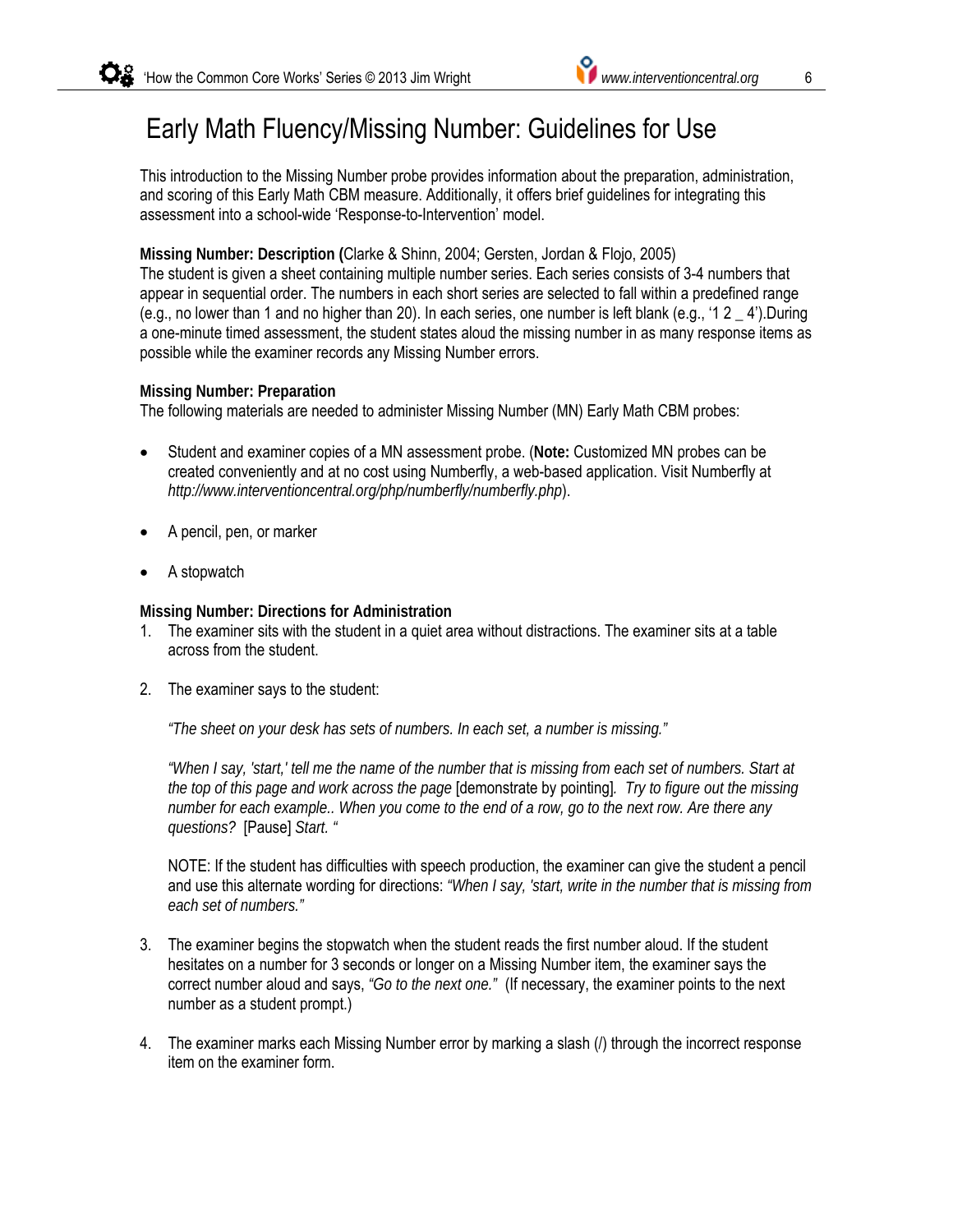- 5. At the end of one minute, the examiner says, *"Stop"* and writes in a right-bracket symbol ( ] ) on the examiner form after the last item that the student had attempted when the time expired. The examiner then collects the student Missing Number sheet.
- 6. *Initial Assessment:* If the examiner is assessing the student for the first time, the examiner administers a total of 3 MN probes during the session using the above procedures and takes the median (middle) score as the best estimate of the student's MN skills. *Progress-Monitoring:* If the examiner is monitoring student growth in MN (and has previously collected MN data), only one MN probe is given in the session.

#### **Missing Number: Directions for Practice**

If the student is not yet familiar with MN assessments, the teacher can administer one or more practice MN probes (using the administration guidelines above) and provide coaching and feedback as needed until assured that the student fully understands the assessment.

**Missing Number: Scoring Guidelines**  Correct MN responses include:

- Missing numbers read correctly
- Missing numbers read incorrectly but corrected by the student within 3 seconds

Incorrect MN responses include:

- Missing numbers read incorrectly
- Missing numbers read correctly after hesitations of 3 seconds or longer
- Response items skipped by the student

To calculate a Missing Number fluency score, the examiner:

- 1. counts up all MN items that the student attempted to read aloud and
- 2. subtracts the number of MN errors from the total number attempted.
- 3. The resulting figure is the number of correct Missing Number items completed.(MN fluency score).

## **Missing Number Probes as Part of a Response to Intervention Model**

- Universal Screening: To proactively identify children who may have deficiencies in development of foundation math concepts, or 'number sense' (Berch, 2005), schools may choose to screen all kindergarten and first grade students using Missing Number probes. Those screenings would take place in fall, winter, and spring. Students who fall below the 'cutpoint' of the 35<sup>th</sup> percentile (e.g., Gersten, Jordan & Flojo, 2005).of the grade norms on the MN task would be identified as having moderate deficiencies and given additional interventions to build their 'number sense' skills.
- Tier I (Classroom-Based) Interventions: Teachers can create Missing Number probes and use them independently to track the progress of students who show modest delays in their math foundation skills.
- Tier II (Individualized) Interventions. Students with more extreme academic delays may be referred to a school-based problem-solving team, which will develop more intensive, specialized interventions to target the student's academic deficits (Wright, 2007). Missing Number probes can be used as one formative measure to track student progress with Tier II interventions to build foundation math skills.

#### **Missing Number: Measurement Statistics**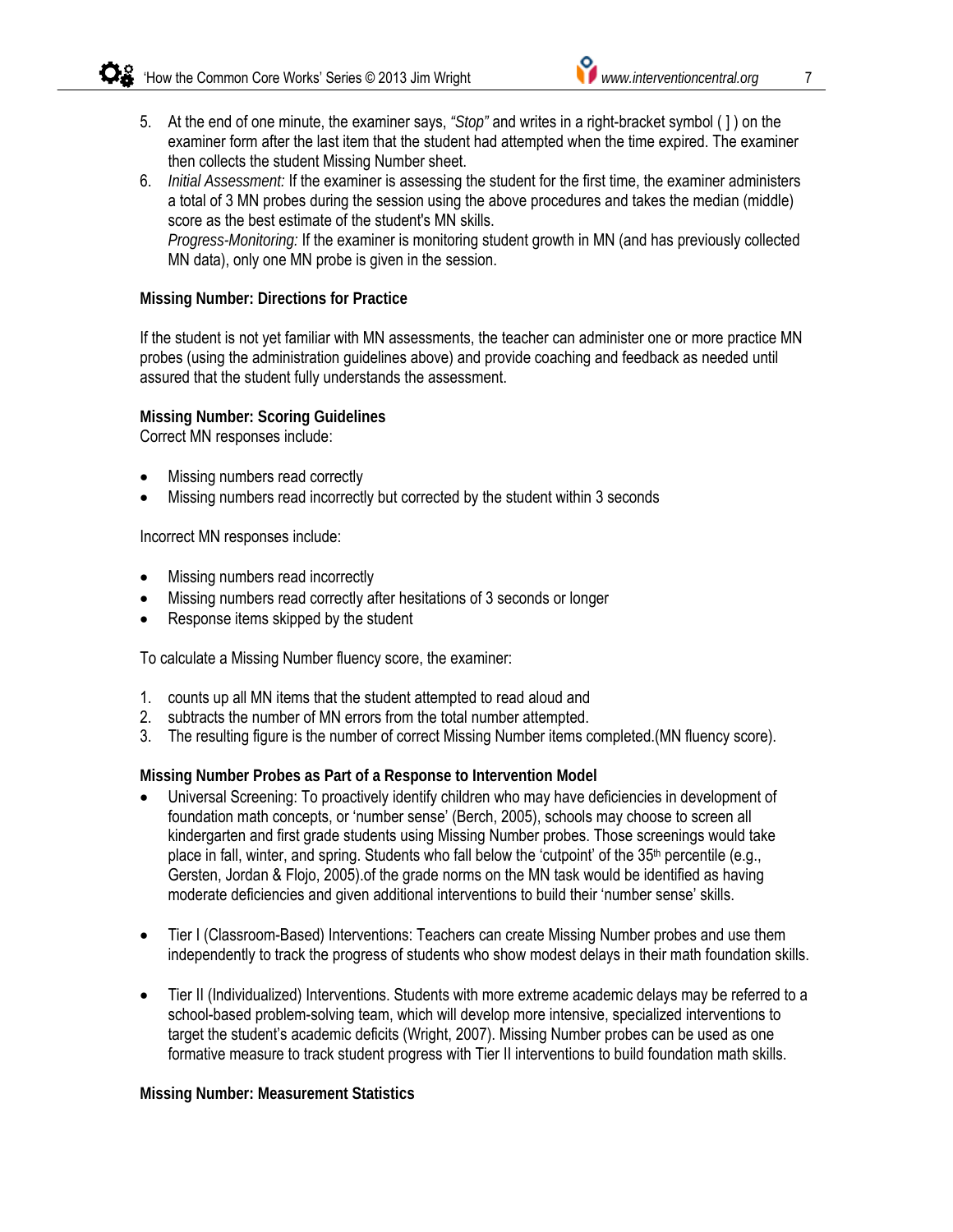

| <b>Test-Retest Reliability Correlations for Missing Number Probes</b> |      |                       |  |  |  |  |
|-----------------------------------------------------------------------|------|-----------------------|--|--|--|--|
| Time Span<br>Correlation<br>Reference                                 |      |                       |  |  |  |  |
| 13-week interval                                                      | 0.79 | Clarke & Shinn (2004) |  |  |  |  |
| 26-week interval                                                      | 0.81 | Clarke & Shinn (2004) |  |  |  |  |

| <b>Predictive Validity Correlations for Missing Number Probes</b> |             |                                         |  |  |  |  |  |
|-------------------------------------------------------------------|-------------|-----------------------------------------|--|--|--|--|--|
| <b>Predictive Validity Measure</b>                                | Correlation | Reference                               |  |  |  |  |  |
| Curriculum-Based Measurement Math                                 | 0.67        | Clarke & Shinn (2004)                   |  |  |  |  |  |
| Computation Fluency Probes: Grade 1 Addition &                    |             |                                         |  |  |  |  |  |
| Subtraction (Fall Administration of MN Probe and                  |             |                                         |  |  |  |  |  |
| Spring Administration of Math Computation Probe)                  |             |                                         |  |  |  |  |  |
| Woodcock-Johnson Tests of Achievement:                            | 0.72        | Clarke & Shinn (2004)                   |  |  |  |  |  |
| Applied Problems subtest (Fall Administration of                  |             |                                         |  |  |  |  |  |
| MNF Probe and Spring Administration of WJ-ACH                     |             |                                         |  |  |  |  |  |
| subtest)                                                          |             |                                         |  |  |  |  |  |
| Number Knowledge Test                                             | 0.61        | Chard, Clarke, Baker, Otterstedt, Braun |  |  |  |  |  |
|                                                                   |             | & Katz.(2005) cited in Gersten, Jordan  |  |  |  |  |  |
|                                                                   |             | & Flojo (2005)                          |  |  |  |  |  |

#### **References**

Chard, D. J., Clarke, B., Baker, S., Otterstedt, J., Braun, D., & Katz, R. (2005). Using measures of number sense to screen for difficulties in mathematics: Preliminary findings. *Assessment For Effective Intervention, 30*(2), 3-14.

Clarke, B., & Shinn, M. (2004). A preliminary investigation into the identification and development of early mathematics curriculum-based measurement. *School Psychology Review, 33*, 234–248.

Gersten, R., Jordan, N.C., & Flojo, J.R. (2005). Early identification and interventions for students with mathematics difficulties. *Journal of Learning Disabilities, 38,* 293-304.

Berch, D. B. (2005). Making sense of number sense: Implications for children with mathematical disabilities. *Journal of Learning Disabilities, 38,* 333-339..

Wright, J. (2007). *The RTI toolkit: A practical guide for schools*. Port Chester, NY: National Professional Resources, Inc.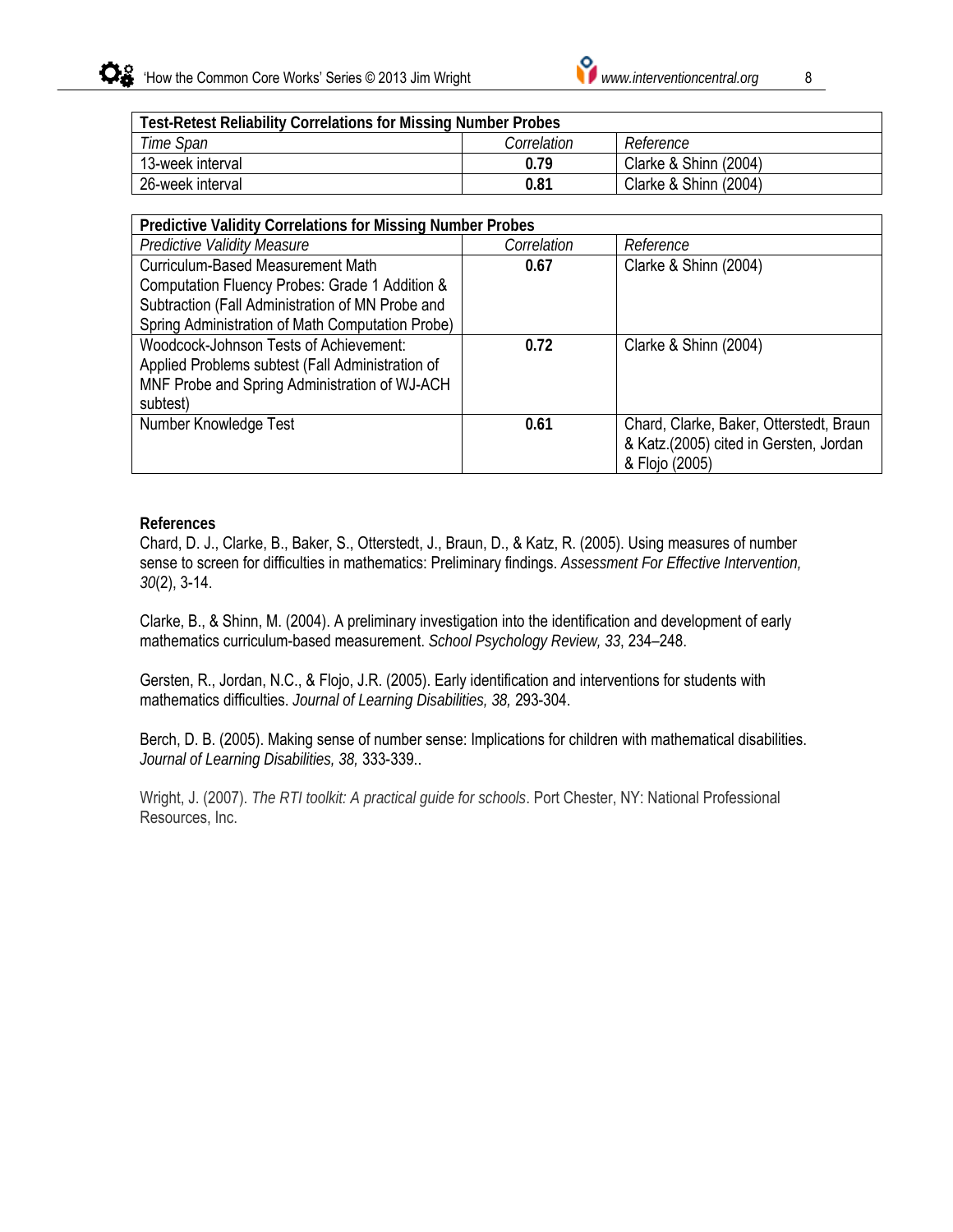## Early Math Fluency/Number Identification: Guidelines for Use

This introduction to the Number Identification probe provides information about the preparation, administration, and scoring of this Early Math CBM measure. Additionally, it offers brief guidelines for integrating this assessment into a school-wide 'Response-to-Intervention' model.

**Number Identification: Description (**Clarke & Shinn, 2004; Gersten, Jordan & Flojo, 2005) The student is given a sheet containing rows of randomly generated numbers (e.g., ranging from 1 to 20). During a one-minute timed assessment, the student reads aloud as many numbers as possible while the examiner records any Number Identification errors.

#### **Number Identification: Preparation**

The following materials are needed to administer Number Identification (NID) Early Math CBM probes:

- Student and examiner copies of a NID assessment probe. (**Note:** Customized NID probes can be created conveniently and at no cost using Numberfly, a web-based application. Visit Numberfly at *http://www.interventioncentral.org/php/numberfly/numberfly.php*).
- A pencil, pen, or marker
- A stopwatch

**Number Identification: Directions for Administration** 

- 1. The examiner sits with the student in a quiet area without distractions. The examiner sits at a table across from the student.
- 2. The examiner says to the student:

*"The sheet on your desk has rows of numbers."*

*"When I say, 'start,' begin reading the numbers aloud. Start at the top of this page and read across the page* [demonstrate by pointing]*. Try to read each number. When you come to the end of a row, go to the next row. Are there any questions?* [Pause] *Start. "*

- 3. The examiner begins the stopwatch when the student reads the first number aloud. If the student hesitates on a number for 3 seconds or longer, the examiner says, *"Go to the next one."* (If necessary, the examiner points to the next number as a student prompt.)
- 4. The examiner marks each Number Identification error by marking a slash (/) through the incorrectly read number on the examiner form.
- 5. At the end of one minute, the examiner says, *"Stop"* and writes in a right-bracket symbol ( ] ) on the examiner form from the point in the number series that the student had reached when the time expired. The examiner then collects the student Number Identification sheet.
- 6. *Initial Assessment:* If the examiner is assessing the student for the first time, the examiner administers a total of 3 NID probes during the session using the above procedures and takes the median (middle) score as the best estimate of the student's NID skills. *Progress-Monitoring:* If the examiner is monitoring student growth in NID (and has previously collected NID data), only one NID probe is given in the session.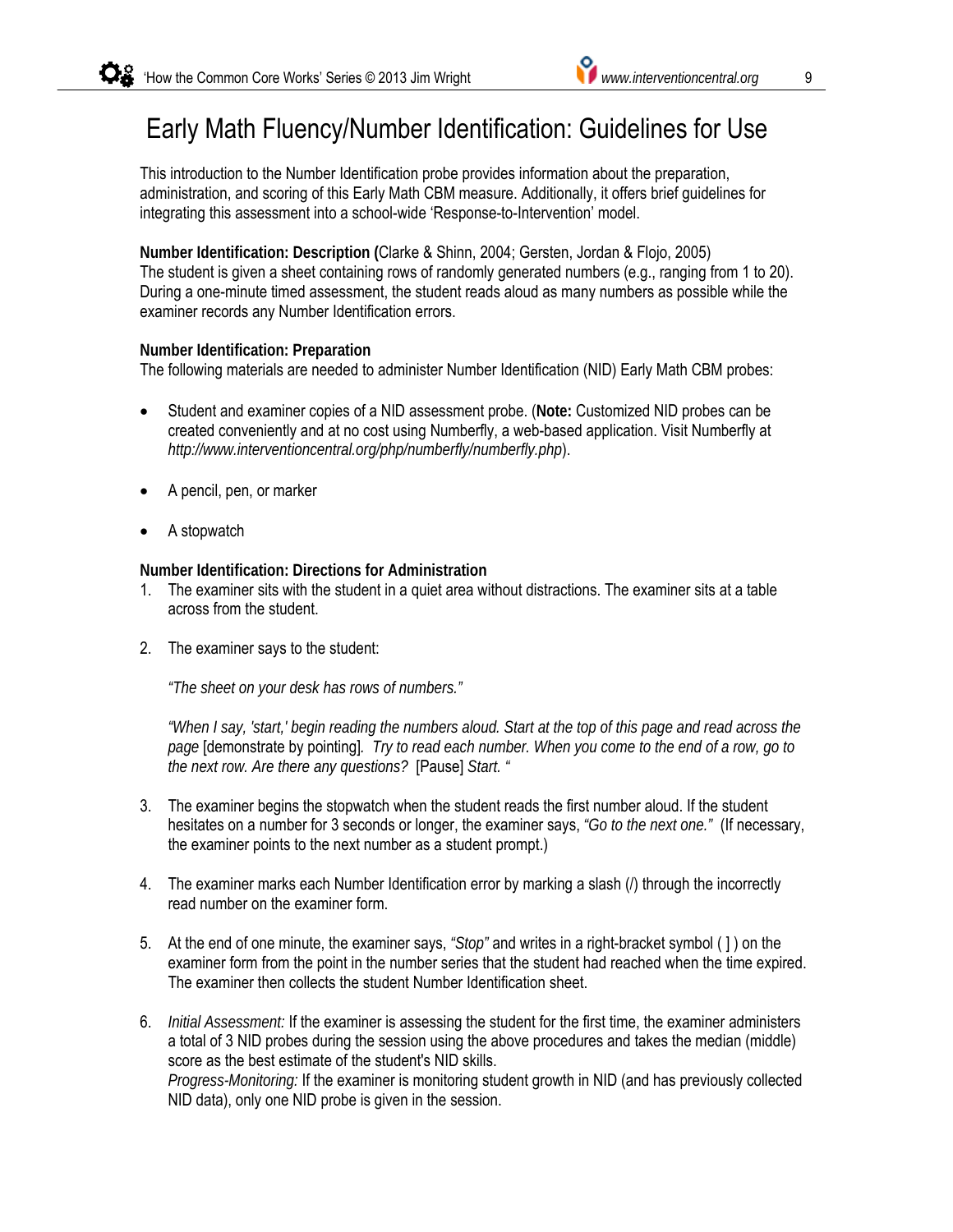#### **Number Identification: Directions for Practice**

If the student is not yet familiar with NID assessments, the teacher can administer one or more practice NID probes (using the administration guidelines above) and provide coaching and feedback as needed until assured that the student fully understands the assessment.

**Number Identification: Scoring Guidelines**  Correct NID responses include:

- Numbers read correctly
- Numbers read incorrectly but corrected by the student within 3 seconds

Incorrect NID responses include:

- Numbers read incorrectly
- Numbers read correctly after hesitations of 3 seconds or longer
- Numbers skipped by the student

To calculate a Number Identification fluency score, the examiner:

- 1. counts up all numbers that the student attempted to read aloud and
- 2. subtracts the number of errors from the total of numbers attempted.
- 3. The resulting figure is the number of correct numbers identified.(NID fluency score).

**Number Identification Probes as Part of a Response to Intervention Model** 

- Universal Screening: To proactively identify children who may have deficiencies in development of foundation math concepts, or 'number sense' (Berch, 2005), schools may choose to screen all kindergarten and first grade students using Number Identification probes. Those screenings would take place in fall, winter, and spring. Students who fall below the 'cutpoint' of the 35<sup>th</sup> percentile (e.g., Jordan & Hanich, 2003).of the grade norms on the NID task would be identified as having moderate deficiencies and given additional interventions to build their 'number sense' skills.
- Tier I (Classroom-Based) Interventions: Teachers can create Number Identification probes and use them independently to track the progress of students who show modest delays in their math foundation skills.
- Tier II (Individualized) Interventions. Students with more extreme academic delays may be referred to a school-based problem-solving team, which will develop more intensive, specialized interventions to target the student's academic deficits (Wright, 2007). Number Identification probes can be used as one formative measure to track student progress with Tier II interventions to build foundation math skills.

| <b>Test-Retest Reliability Correlations for Number Identification Probes</b> |      |                       |  |  |  |  |  |
|------------------------------------------------------------------------------|------|-----------------------|--|--|--|--|--|
| Time Span<br>Correlation<br>Reference                                        |      |                       |  |  |  |  |  |
| 13-week interval                                                             | 0.85 | Clarke & Shinn (2004) |  |  |  |  |  |
| 26-week interval                                                             | 0.76 | Clarke & Shinn (2004) |  |  |  |  |  |

#### **Number identification: Measurement Statistics**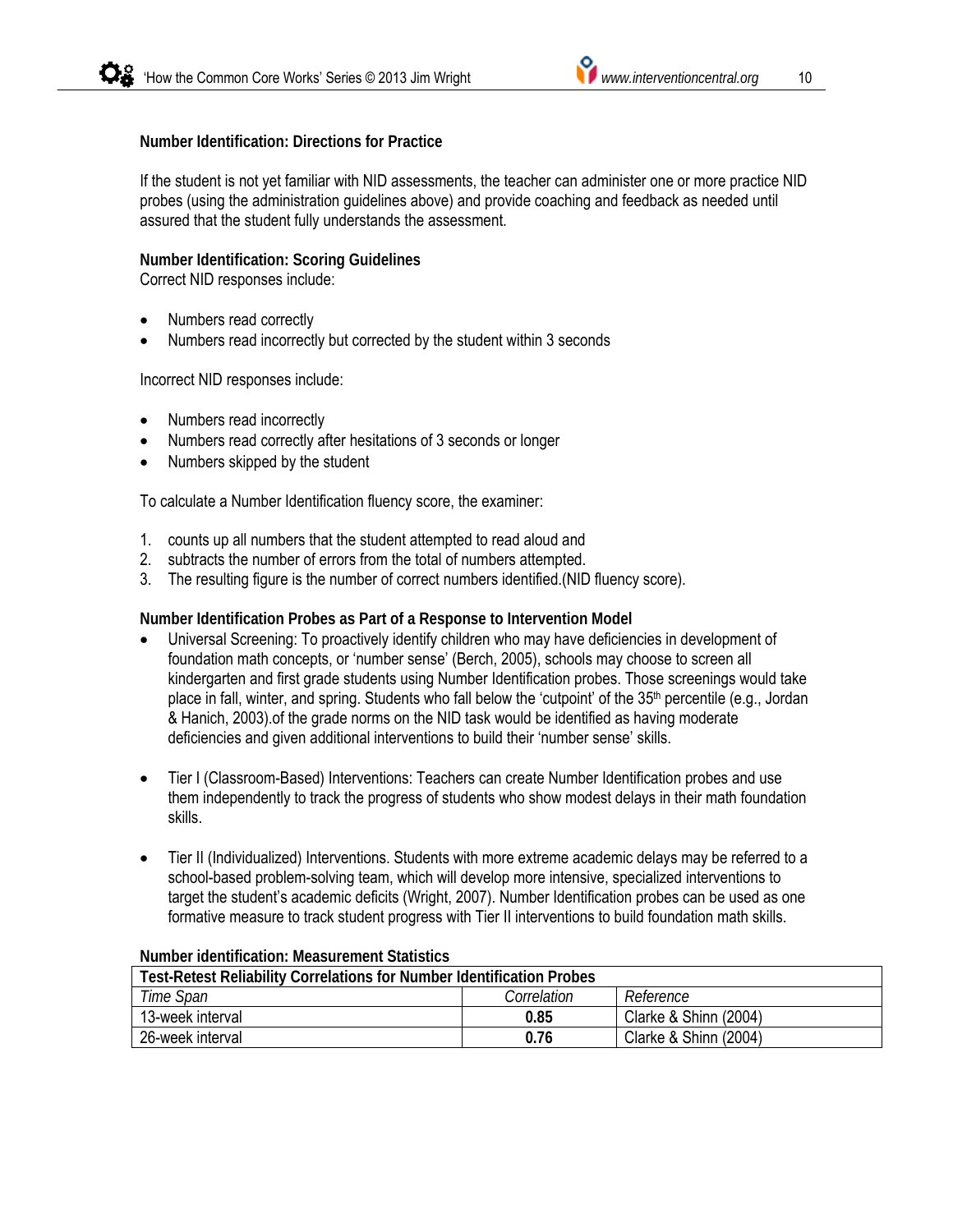

| Predictive Validity Correlations for Number Identification Probes |             |                                         |  |  |  |  |  |
|-------------------------------------------------------------------|-------------|-----------------------------------------|--|--|--|--|--|
| <b>Predictive Validity Measure</b>                                | Correlation | Reference                               |  |  |  |  |  |
| Curriculum-Based Measurement Math                                 | 0.60        | Clarke & Shinn (2004)                   |  |  |  |  |  |
| Computation Fluency Probes: Grade 1 Addition &                    |             |                                         |  |  |  |  |  |
| Subtraction (Fall Administration of MN Probe and                  |             |                                         |  |  |  |  |  |
| Spring Administration of Math Computation Probe)                  |             |                                         |  |  |  |  |  |
| Woodcock-Johnson Tests of Achievement:                            | 0.72        | Clarke & Shinn (2004)                   |  |  |  |  |  |
| Applied Problems subtest (Fall Administration of                  |             |                                         |  |  |  |  |  |
| NID Probe and Spring Administration of WJ-ACH                     |             |                                         |  |  |  |  |  |
| subtest)                                                          |             |                                         |  |  |  |  |  |
| Number Knowledge Test                                             | 0.58        | Chard, Clarke, Baker, Otterstedt, Braun |  |  |  |  |  |
|                                                                   |             | & Katz.(2005) cited in Gersten, Jordan  |  |  |  |  |  |
|                                                                   |             | & Flojo (2005)                          |  |  |  |  |  |

#### **References**

Chard, D. J., Clarke, B., Baker, S., Otterstedt, J., Braun, D., & Katz, R. (2005). Using measures of number sense to screen for difficulties in mathematics: Preliminary findings. *Assessment For Effective Intervention, 30*(2), 3-14.

Clarke, B., & Shinn, M. (2004). A preliminary investigation into the identification and development of early mathematics curriculum-based measurement. *School Psychology Review, 33*, 234–248.

Gersten, R., Jordan, N.C., & Flojo, J.R. (2005). Early identification and interventions for students with mathematics difficulties. *Journal of Learning Disabilities, 38,* 293-304.

Jordan, N. C. & Hanich, L. B. (2003). Characteristics of children with moderate mathematics deficiencies: A longitudinal perspective. *Learning Disabilities Research and Practice, 18*(4), 213-221.

Berch, D. B. (2005). Making sense of number sense: Implications for children with mathematical disabilities. *Journal of Learning Disabilities, 38,* 333-339..

Wright, J. (2007). *The RTI toolkit: A practical guide for schools*. Port Chester, NY: National Professional Resources, Inc.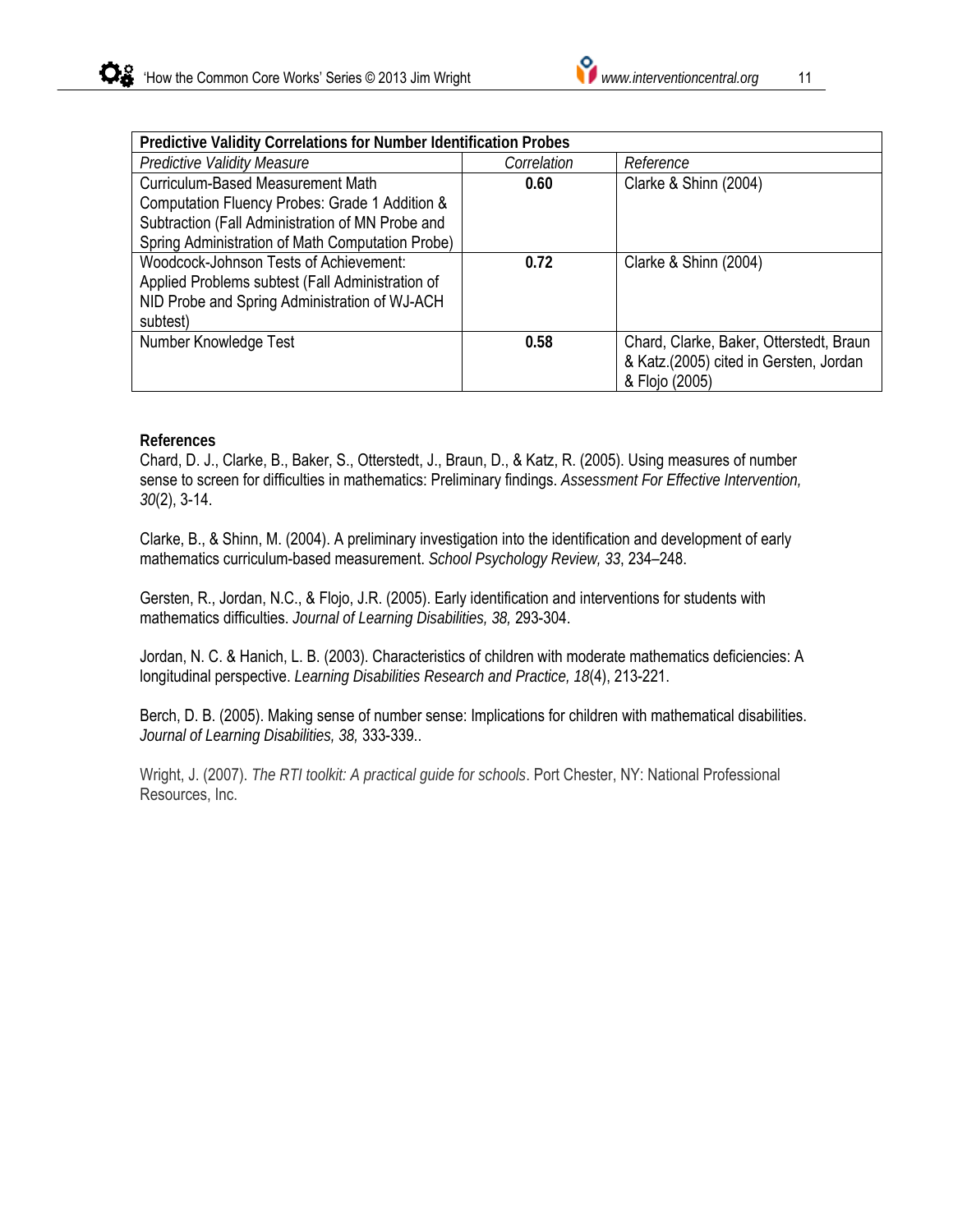# Curriculum-Based Measurement: Early Mathematics Fluency

Norms (Chard, Clarke, Baker, Otterstedt, Braun, & Katz, 2005)\*

**CBM-Early Mathematics Fluency** measures assess the strength of a student's 'number sense' (Chard, et al., 2005) and are good predictors of mathematical readiness at Kindergarten and Grade 1. Early Math Fluency measures include Quantity Discrimination, Missing Number, and Number Identification. All Early Math Fluency assessments have an administration time of 1 minute.

**Quantity Discrimination (QD): 1 Minute:** The student is presented with pairs of numbers randomly sampled from 1-20 and must identify the larger number in each pair.

| Grade | Fall<br>QD<br>(Chard<br>et al.,<br>2005) | $Fall:+/1$<br><b>SD</b><br>(≈16th%ile to<br>84th%ile) | Winter<br>QD<br>(Chard et<br>al., 2005) | Winter: $+/-1$<br>SD<br>(≈16th%ile to<br>84th%ile) | Spring<br>OD<br>(Chard et<br>al., 2005) | Spring: $+/-1$<br>SD<br>(≈16th%ile to<br>84th%ile) | Weekly<br>Growth |  |
|-------|------------------------------------------|-------------------------------------------------------|-----------------------------------------|----------------------------------------------------|-----------------------------------------|----------------------------------------------------|------------------|--|
|       | 15                                       | 8↔22                                                  | 20                                      | $8 \leftrightarrow 32$                             | 23                                      | $12 \leftrightarrow 34$                            | 0.25             |  |
|       | 23                                       | $16 \leftrightarrow 30$                               | 30                                      | $21 \leftrightarrow 39$                            | 37                                      | $28 \leftrightarrow 46$                            | 0.44             |  |

**Missing Number (MN): 1 Minute:** The student is presented with response items consisting of 3 sequential numbers with one of those numbers randomly left blank. (Each 3-number series is randomly generated from the pool of numbers 1-20.) The student attempts to name the missing number in each series.

| Grade | Fall<br>MN<br>Chard<br>et al.,<br>2005) | Fall: $+/-1$<br><b>SD</b><br>(≈16th%ile to<br>84th%ile) | Winter<br>ΜN<br>(Chard et<br>al., 2005) | Winter: $+/-1$<br>SD<br>(≈16th%ile to<br>84th%ile) | Spring<br>ΜN<br>(Chard et<br>al., 2005) | Spring: $+/-1$<br>SD<br>(≈16th%ile to<br>84th%ile) | Weekly<br>Growth |
|-------|-----------------------------------------|---------------------------------------------------------|-----------------------------------------|----------------------------------------------------|-----------------------------------------|----------------------------------------------------|------------------|
|       |                                         | 0⇔7                                                     | 10                                      | $3 \leftrightarrow 17$                             | 14                                      | 7↔21                                               | 0.34             |
|       |                                         | $3 \leftrightarrow 15$                                  | 17                                      | $1 \leftrightarrow 23$                             | 20                                      | 14↔26                                              | 0.34             |

**Number Identification (NID): 1 Minute:** The student is presented with a randomly generated series of numbers ranging from 1-20 and names as many of those numbers aloud as time allows.

| Grade | ັັ<br>Fall<br><b>NID</b><br>(Chard<br>et al.,<br>2005) | Fall: $+/-1$<br><b>SD</b><br>(≈16th%ile to<br>84th%ile) | Winter<br><b>NID</b><br>(Chard et<br>al., 2005) | Winter: $+/-1$<br>SD<br>(≈16th%ile to<br>84th%ile) | Spring<br><b>NID</b><br>(Chard et<br>al., 2005) | Spring: $+/-1$<br>SD<br>(≈16th%ile to<br>84th%ile) | Weekly<br>Growth |
|-------|--------------------------------------------------------|---------------------------------------------------------|-------------------------------------------------|----------------------------------------------------|-------------------------------------------------|----------------------------------------------------|------------------|
|       | 14                                                     | 0↔28                                                    | 45                                              | $27 \leftrightarrow 63$                            | 56                                              | $38 \leftrightarrow 74$                            | 1.31             |
|       | 34                                                     | $18 \leftrightarrow 50$                                 | 53                                              | $36 \leftrightarrow 70$                            | 62                                              | $46 \leftrightarrow 78$                            | 0.88             |

**Reference:** Chard, D. J., Clarke, B., Baker, S., Otterstedt, J., Braun, D., & Katz, R. (2005). Using measures of number sense to screen for difficulties in mathematics: Preliminary findings. *Assessment for Effective Intervention, 30*(3), 3-14. **\*Reported Characteristics of Student Sample(s) Used to Compile These Norms:** *Number of Students Assessed:* Kindergarten: 168; Grade 1: 207/*Geographical Location:* Pacific Northwest: Sample drawn from 7 elementary schools in one district of 5500 students/ *Socioeconomic Status:* Students qualifying for free and reduced lunch: Range of 27% to 69% across 7 participating schools/*Ethnicity:* District population: 13% minorities/*ELLs:* District Population: 4% English Language Learners

**Where to Find Materials:** Schools can create their own CBM Early Math Fluency assessment materials at no cost, using NumberFly, a free online application:*http://www.interventioncentral.org/tools/early-math-fluency-generator* This program generates printable student and examiner assessment sheets for CBM Quantity Discrimination, Missing